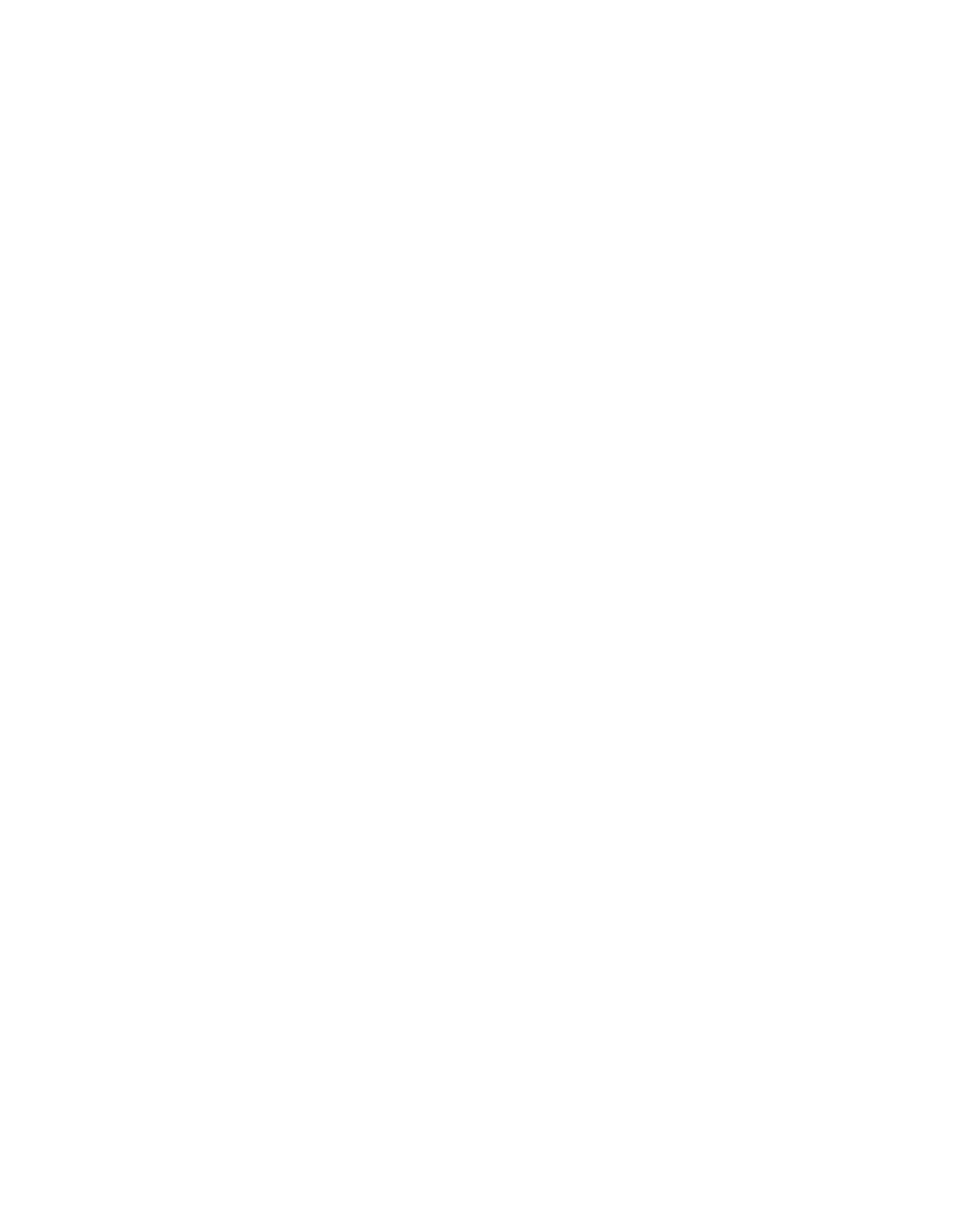## **GO TRANSIT**

## **BUS TRANSPORTATION GUIDELINES**

We want riding the bus to be a good and safe experience for you. Specific rules have been developed to ensure this.

**FARES**: Cash Fare (6 through 59 years of age)...... \$ 1.00

Punch Pass................................. 20 rides for \$ 20.00 *Available from the bus drivers and at the GO Transit offices located at 926 Dempsey Trail, Oshkosh, WI 54902*

Monthly Pass (unlimited rides)..................... \$ 25.00 *Available at the GO Transit offices located at 926 Dempsey Trail, Oshkosh, WI 54902 and several other* locations throughout the city (call 232-5340 for locations).

Three-Month Pass (unlimited rides).............. \$ 60.00 *Available at the GO Transit office located at 926 Dempsey Trail, Oshkosh, WI 54902, City Hall – Collections Dept. located at 215 Church Avenue, Oshkosh, WI 54901 and Oshkosh Public Library located at 106 Washington Avenue, Oshkosh, WI 54901*

**HAVE YOUR FARE READY** - If you are paying cash, you need the **exact change**.

**TOBACCO USAGE/SMOKING/SPITTING** - Smoking, chewing of tobacco, use of e-cigarettes or spitting is **not permitted**.

**NO SHOES, NO SHIRT** equals **no service**.

**FOUL LANGUAGE -** Swearing and profanity are **not permitted** on the bus. Boisterous actions will not be tolerated.

**FIGHTING** of any kind is **prohibited**. If anyone does anything that is dangerous or harmful to people or property while on the bus, the bus driver has the authority to expel the individual(s) from the bus, at any location they believe is reasonable.

**DON'T VANDALIZE THE BUSES** - Anyone caught vandalizing GO Transit property will be prosecuted to the full extent of the law.

**FOOD AND DRINK** in open containers, ready for consumption or that pose a spillage hazard are **not allowed** on the bus.

**RADIOS, TAPE/CD AND MP3 PLAYERS** - Earphones must be used if these items are used on the bus. Volume of such devices must be kept to a minimum so as not to disturb other passengers.

**DON'T GO ONTO THE STREET TO CHASE THE BUS** - Don't walk or run into traffic to try to catch the bus. When waiting on a corner for the bus, please wave to the driver if you want the bus to stop. Don't run to the bus while getting on. Don't push when getting off the bus.

**SIGNAL YOUR STOP** about one block before you need to stop. The signal is not a toy, so don't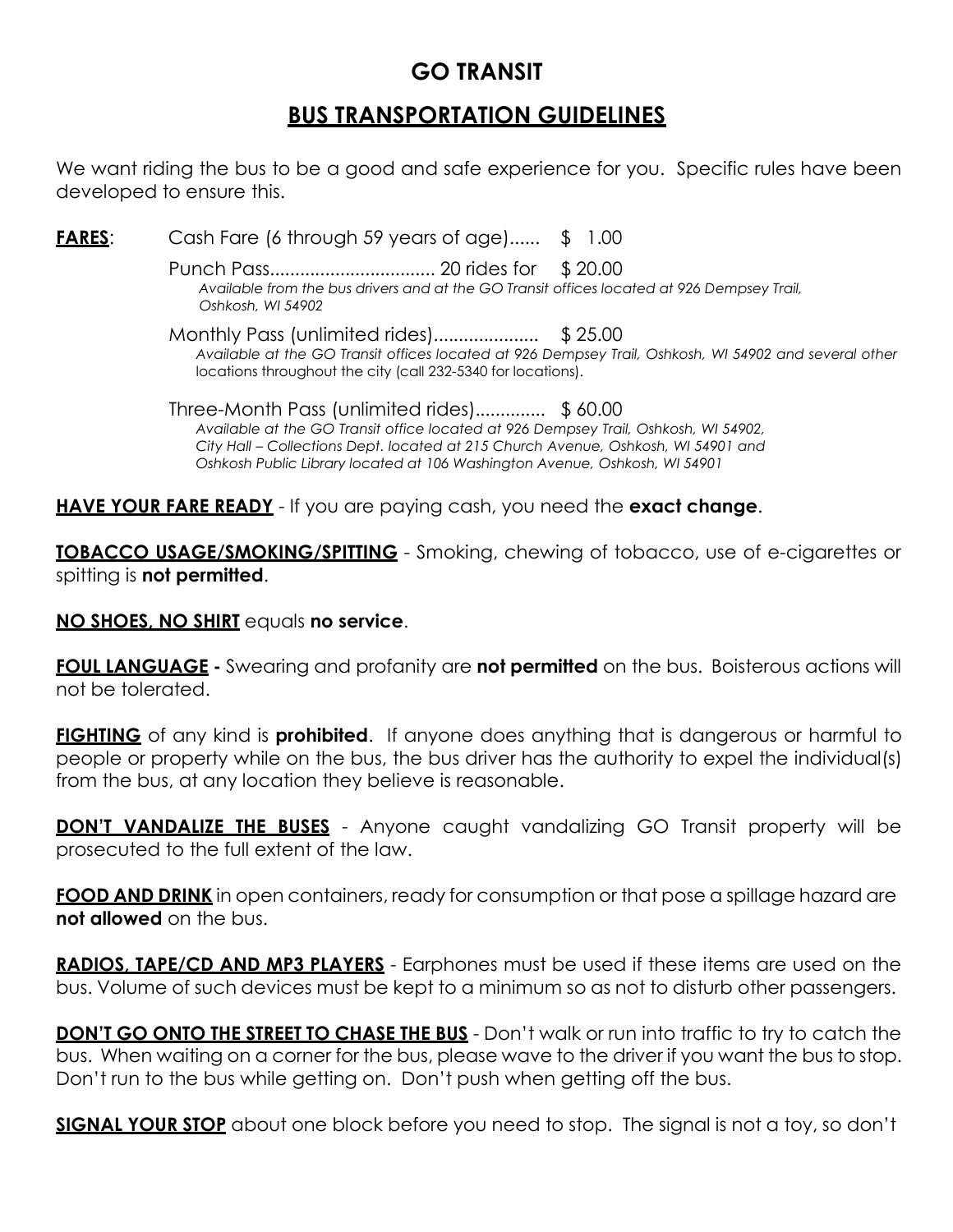ring it unless you need to.

**NEVER CROSS IN FRONT OF THE BUS WHEN YOU GET OFF** - It is very easy for you to get hit by another vehicle when you do this. Wait for the bus to leave, than *SAFELY* cross the street.

**FOLLOW THE DRIVER'S INSTRUCTIONS** - Our professional drivers are trained to make everyone's trip safe and convenient. Their directions are important so each trip can be a smooth and safe one.

**LOST AND FOUND** - Items found on the bus are turned in at the end of the day. These items are kept in the transit office for 30 days except for perishable food items.

If you have lost an article on one of our buses, call 232-5340 between the hours of 8:00 a.m. and 4:30 p.m. Monday through Friday. All articles must be identified and claimed at the GO Transit Office located at 926 Dempsey Trail. We are located on Route #6 – Witzel/9th.

**SCHEDULE INFORMATION** - Call GO Transit at 232-5340 or check out our city bus routes at **[www.rideGOtransit.com](http://www.ridegotransit.com/)**

To ensure the safety and security of our employees and of all passengers, GO Transit has installed **surveillance cameras** on all city buses and at the Transit Center. The following rules for ridership have been established for the safety and comfort of our passengers.

- Smoking or use of e-cigarettes is not allowed on any GO Transit bus, bus shelter or anywhere on the Transit Center property located at 110 Pearl Avenue.
- There is to be no loitering at the Transit Center. These facilities are for people waiting for a bus. Use of the shelter for other than GO Transit System patrons is prohibited.
- Weapons of any kind are forbidden on the bus or at the Transit Center.
- Refrain from littering on the bus, at the Transit Center, at bus shelters and at bus stops.
- Open food and beverage containers are not allowed on the bus.
- Keep conversations at low levels. Offensive language and swearing will not be tolerated.
- Report any suspicious behavior or suspicious packages to GO Transit System personnel.
- Use common courtesy at all times.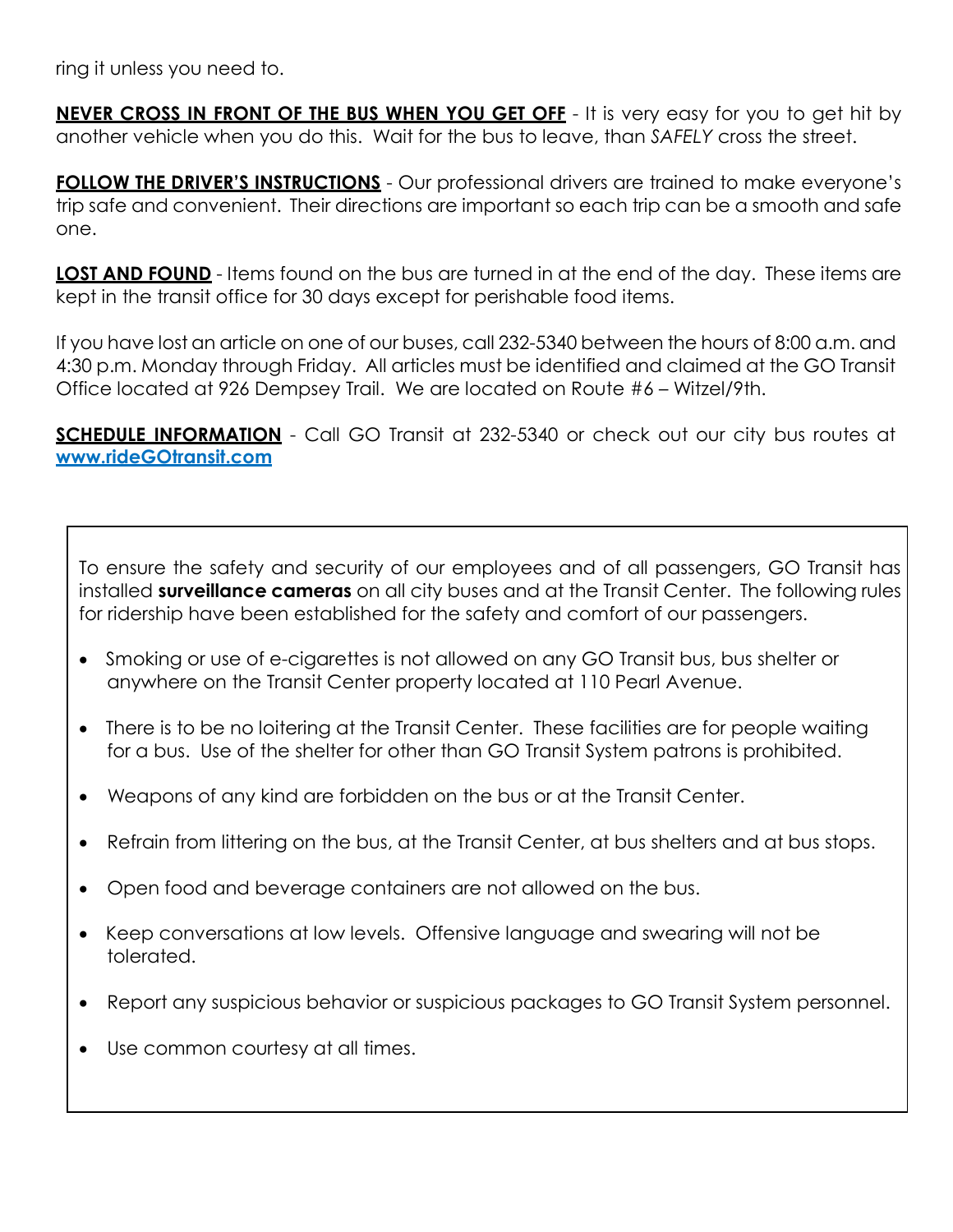

# **CITY BUS SCHEDULE FOR**

# **CARL TRAEGER ELEMENTARY & MIDDLE SCHOOLS 3000 W. 20th AVENUE**

#### **ROUTE #9 – OAKWOOD (Regular City Bus)**

**AM DEVIATION:** The bus arrives/leaves at the stop on W. 20<sup>th</sup> Avenue in front of Carl Traeger School at **7:32 a.m.** on school days.

The bus arrives/leaves at the stop on W. 20<sup>TH</sup> Avenue in front of Carl Traeger School :54 minutes after the hour.

If *transferring* to or from another city bus, please ask the driver for your transfer upon boarding the first bus.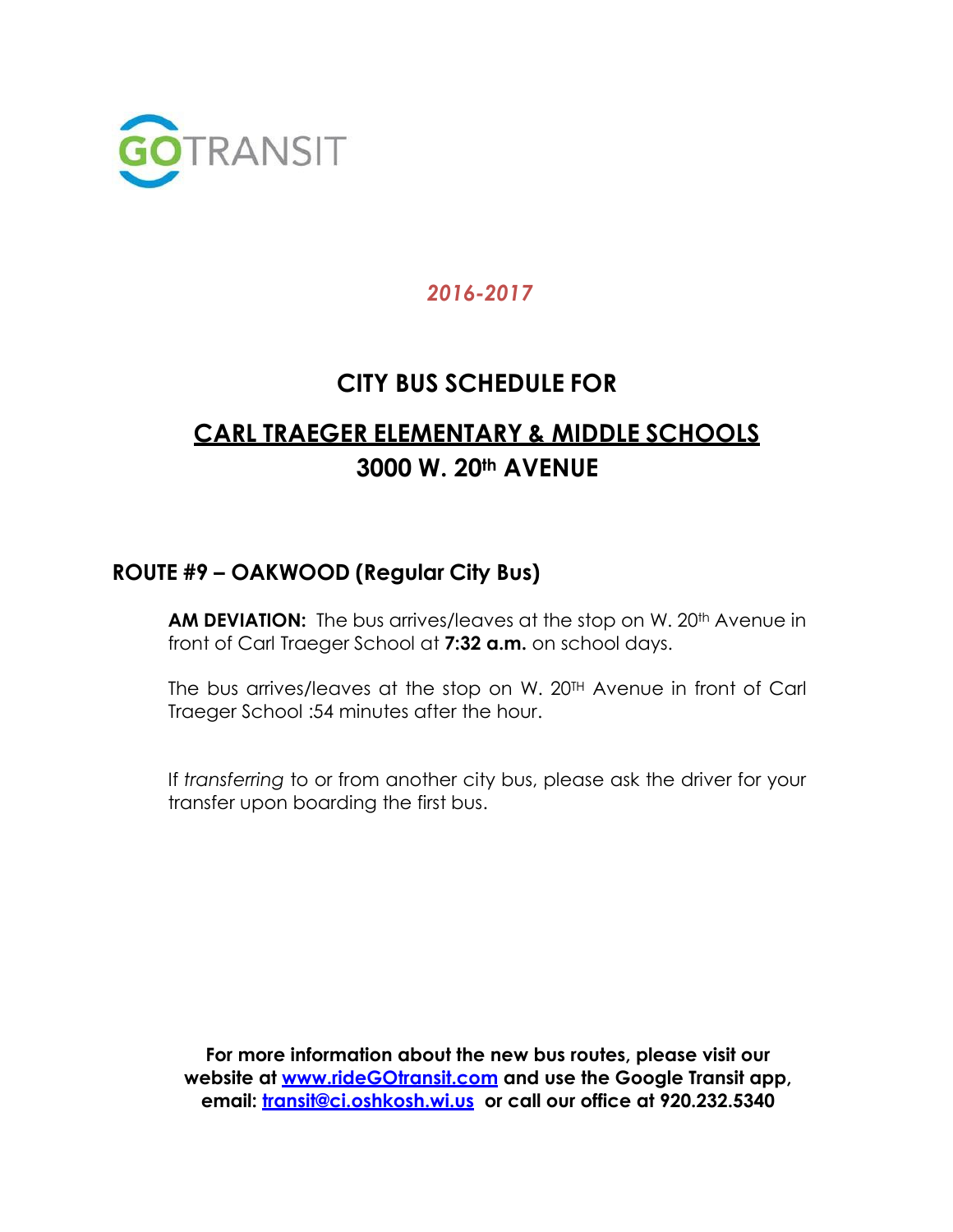

V vZXZcxvbnm,.?.,ertyuiop[]\d

## *2016-2017*

# **CITY BUS SCHEDULE FOR**

## **EMMELINE COOK SCHOOL 1600 HAZEL STREET**

#### **ROUTE #1 – BOWEN/HAZEL (Regular City Bus)**

This bus arrives/leaves from the N.W. corner of Nevada Avenue and Hazel Street (INBOUND) at: 16 and :46 minutes after the hour.

If *transferring* to or from another city bus, please ask the driver for your transfer upon boarding the first bus.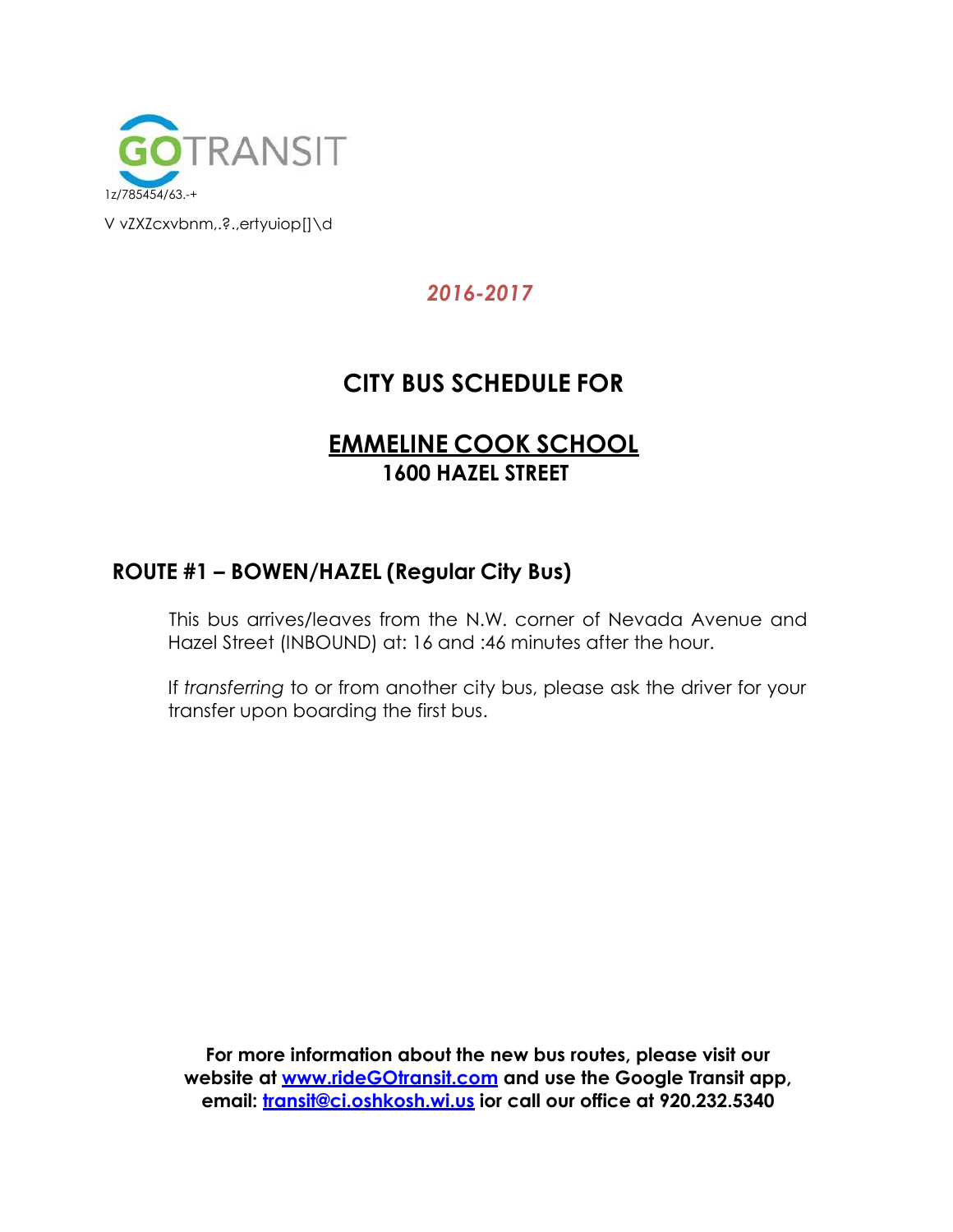

# **CITY BUS SCHEDULE FOR**

# **FRANKLIN SCHOOL 1401 W. 5TH AVENUE**

## **ROUTE #6 – WITZEL/9TH (Regular City Bus)**

This bus arrives/leaves from the S.W. corner of 9TH Avenue and Huntington Place (INBOUND) at :18 and :48 minutes after the hour.

If *transferring* to or from another city bus, please ask the driver for your transfer upon boarding the first bus.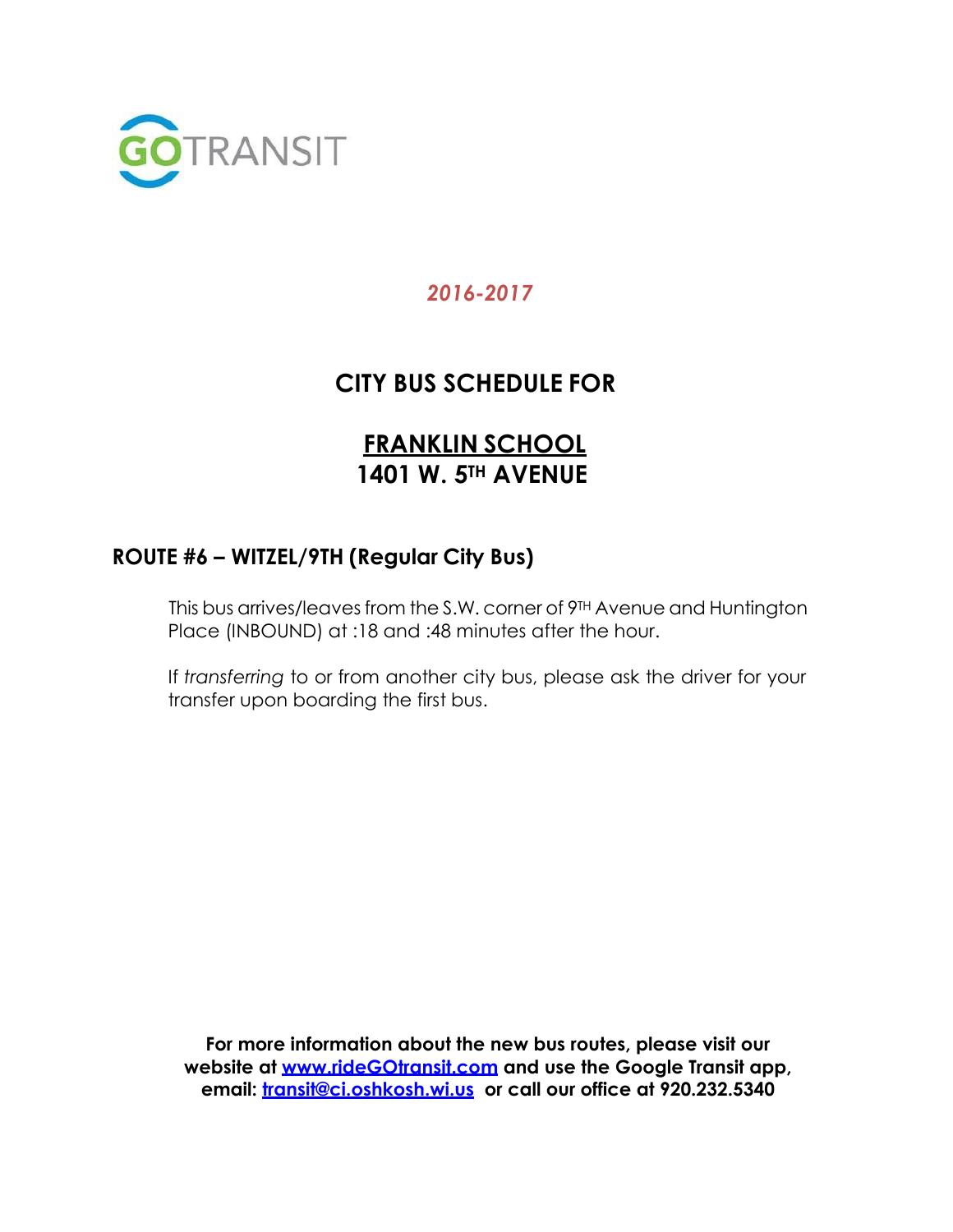

# **CITY BUS SCHEDULE FOR**

# **JACOB SHAPIRO SCHOOL 1050 W. 18TH AVENUE**

## **ROUTE #8 – 20th/SOUTH PARK (Regular City Bus)**

This bus arrives/leaves from the N.E. corner of Knapp Street and W. 20th Avenue (OUTBOUND) at :09 and :39 minutes after the hour.

If *transferring* to or from another city bus, please ask the driver for your transfer upon boarding the first bus.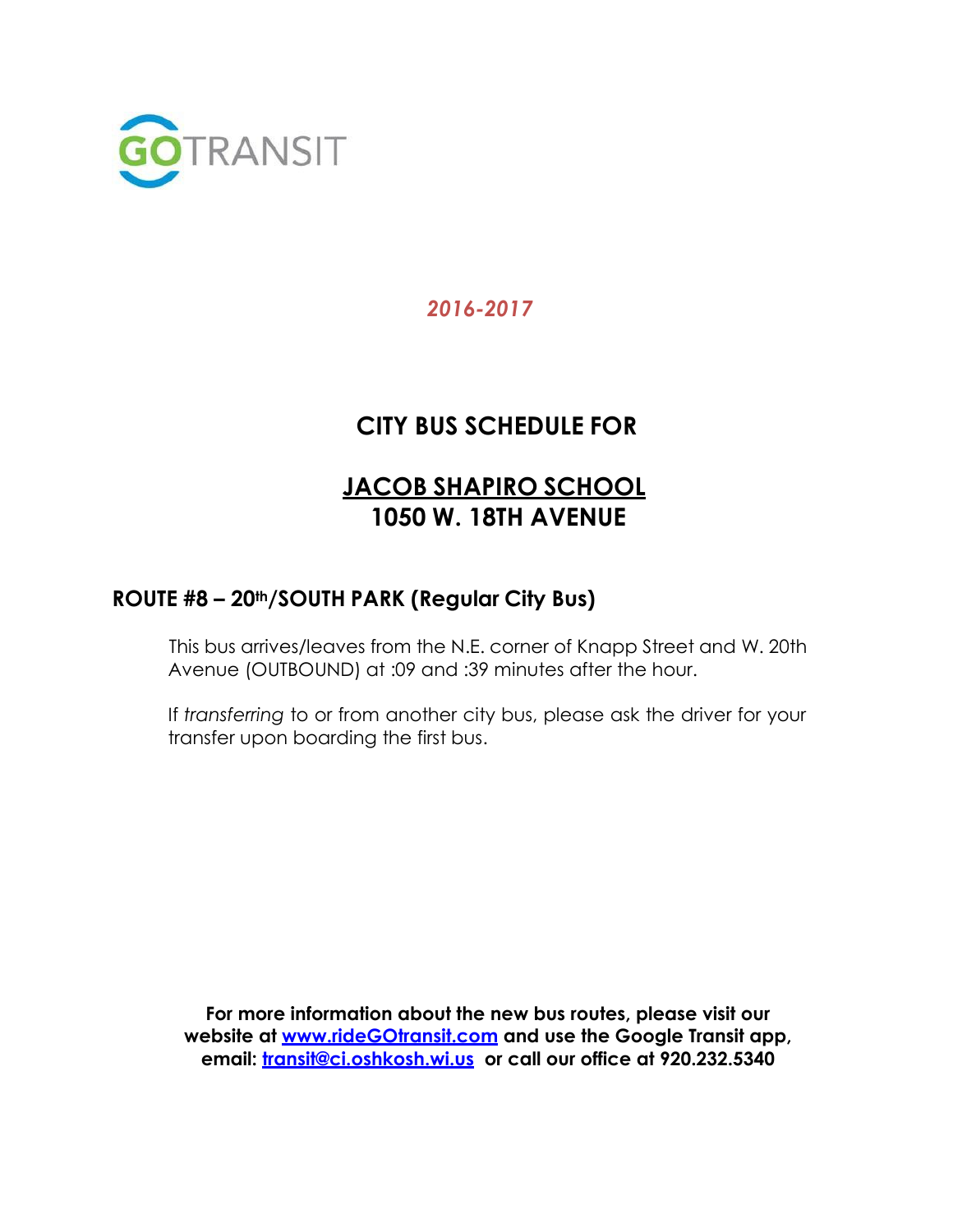## **CITY BUS SCHEDULE FOR**

# **JEFFERSON SCHOOL 244 W. 11TH AVENUE**

## **ROUTE #8 – 20th/SOUTH PARK (Regular City Bus)**

This bus arrives/leaves from the N.W. corner of Oregon Street and W. 10th

Avenue (OUTBOUND) at :02 and :32 minutes after the hour.

If *transferring* to or from another city bus, please ask the driver for your transfer upon boarding the first bus.

#### **ROUTE #6 – WITZEL/9TH (Regular City Bus)**

This bus arrives/leaves from the S.W. corner of W. 9th Avenue and

Minnesota Street (INBOUND) at :24 and :54 minutes after the hour.

If *transferring* to or from another city bus, please ask the driver for your transfer upon boarding the first bus.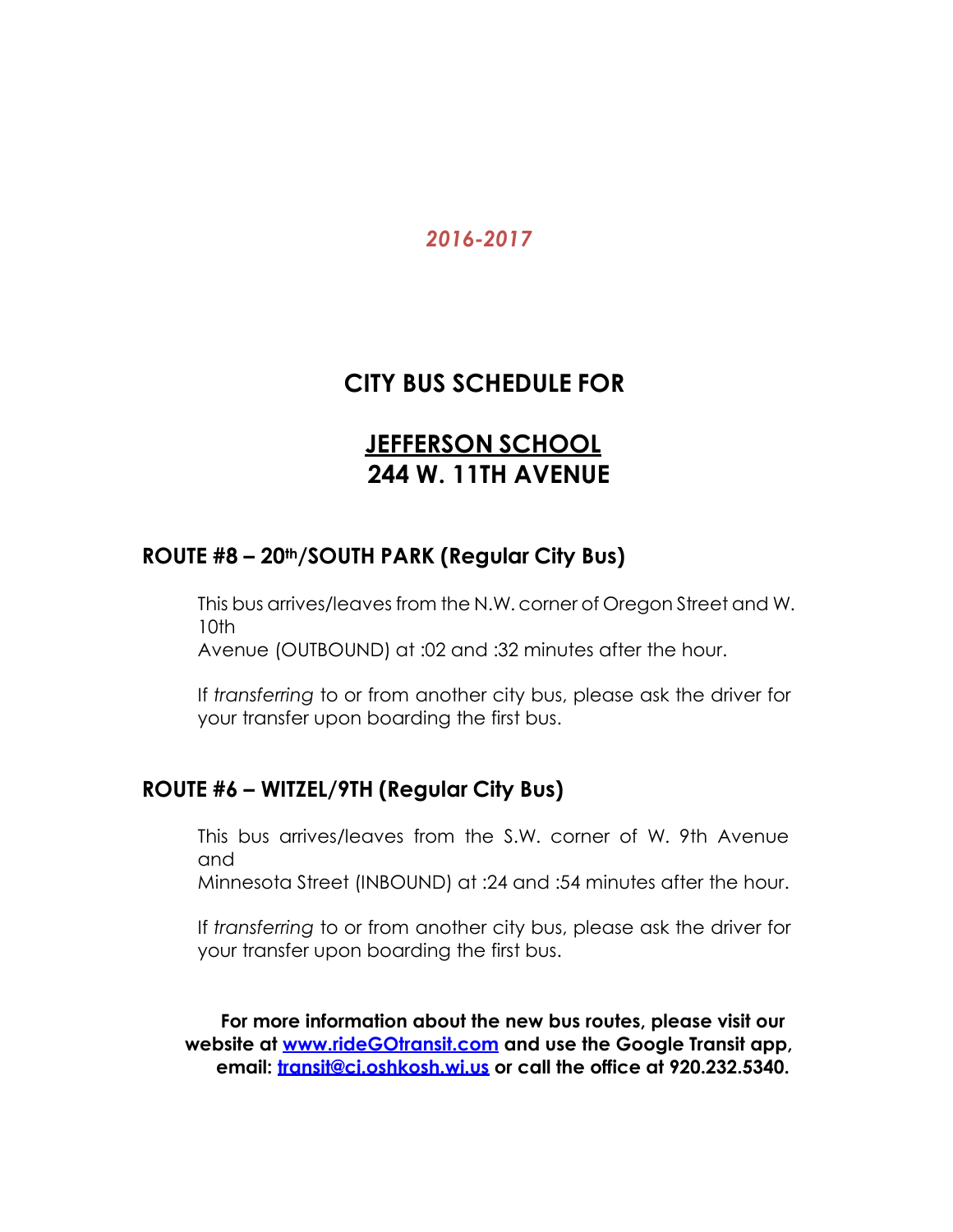# **CITY BUS SCHEDULE FOR**

# **LOURDES HIGH SCHOOL 110 N. SAWYER STREET**

#### **ROUTE #6 – WITZEL/9TH (Regular City Bus)**

This bus arrives/leaves from the S.E. corner of Sawyer Street and Faust Avenue (OUTBOUND) at :05 and :35 minutes after the hour.

If *transferring* to or from another city bus, please ask the driver for your transfer upon boarding the first bus.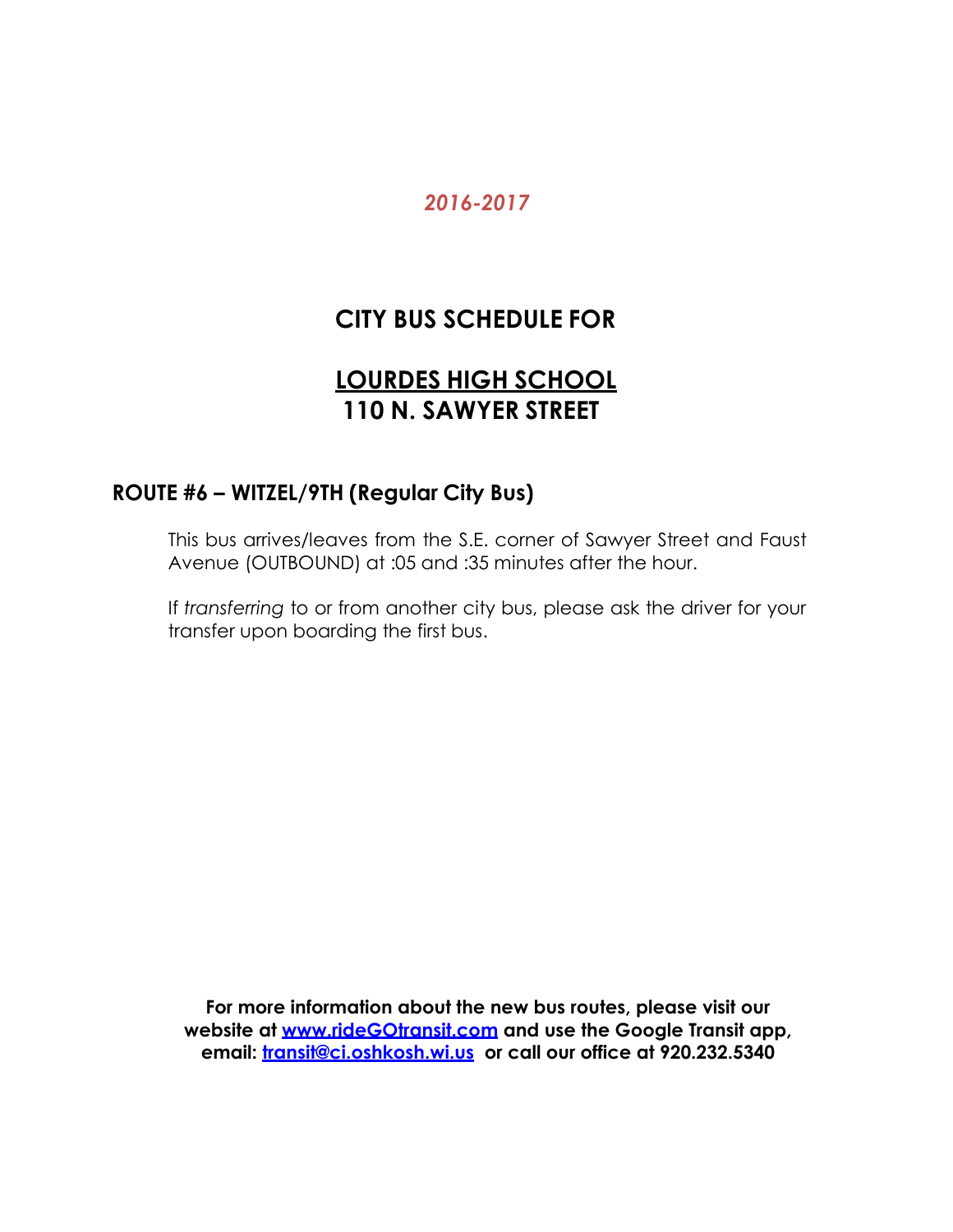# **CITY BUS SCHEDULE FOR**

# **MERRILL ELEMENTARY & MIDDLE SCHOOL 108 W. NEW YORK AVENUE**

#### **ROUTE #3 – FVTC/NEW YORK (Regular City Bus)**

This bus arrives/leaves from the S.W. corner of Merrill Street and New York Avenue (INBOUND) at :11 and :41 minutes after the hour.

If *transferring* to or from another city bus, please ask the driver for your transfer upon boarding the first bus.

## **ROUTE #2 – MAIN/JACKSON (Regular City Bus)**

This bus arrives/leaves from the N.E. corner of Custer Avenue and Main Street (OUTBOUND) at :36 and :06 minutes after the hour.

This bus arrives/leaves from the N.W. corner of Jackson Street and New York Avenue (INBOUND) at :53 and :23 minutes after the hour.

If *transferring* to or from another city bus, please ask the driver for your transfer upon boarding the first bus.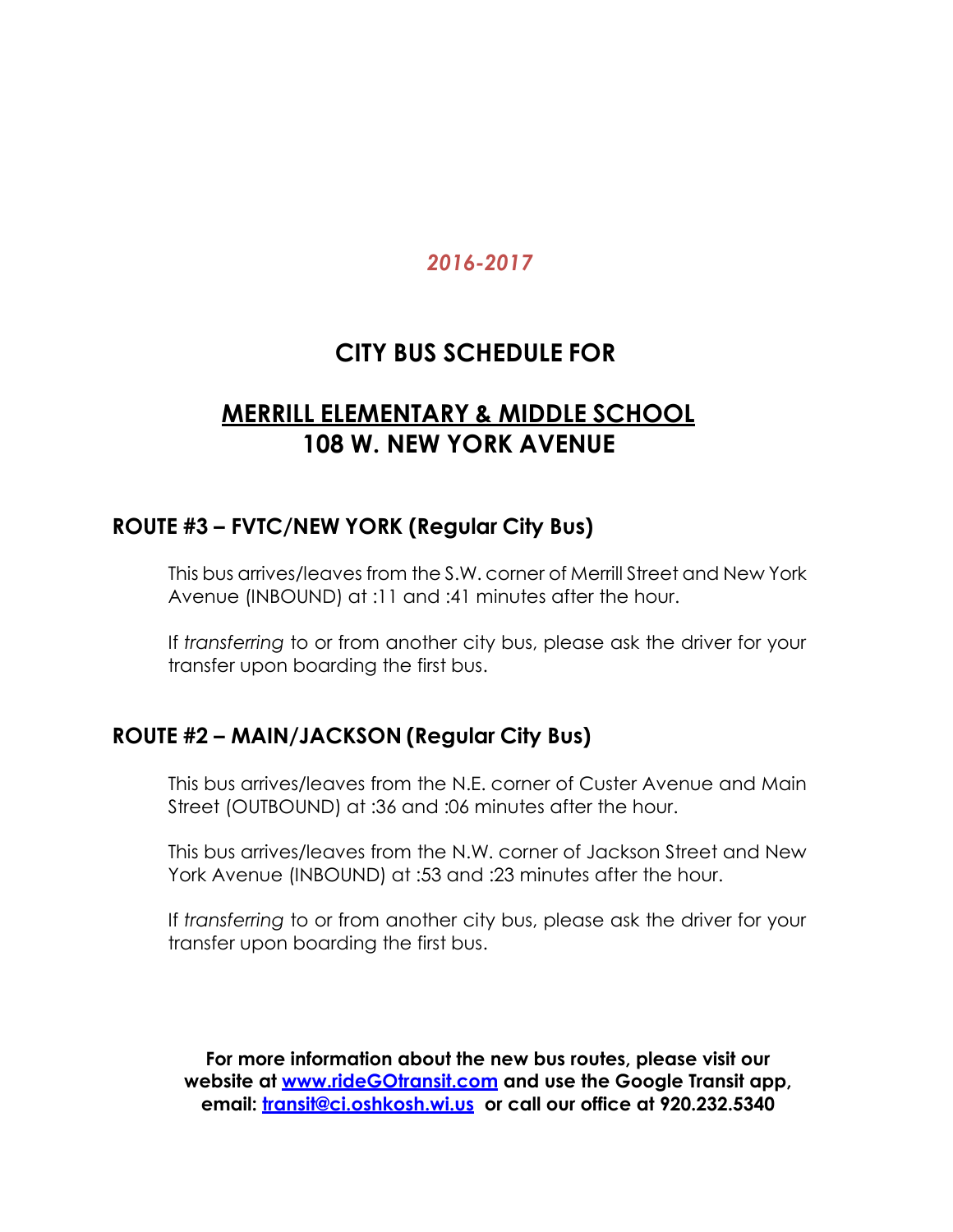## **CITY BUS SCHEDULE FOR**

# **NORTH HIGH SCHOOL 1100 W. SMITH AVENUE**

#### **ROUTE #2 – MAIN/JACKSON (Regular City Bus)**

This bus arrives/leaves from North High School (INBOUND) at :15 and :45 minutes after the hour.

If *transferring* to or from another city bus, please ask the driver for your transfer upon boarding the first bus.

#### **ROUTE #4 – MURDOCK/LOGAN (Regular City Bus)**

This bus arrives/leaves from North High School (INBOUND) at :04 and :34 minutes after the hour.

If *transferring* to or from another city bus, please ask the driver for your transfer upon boarding the first bus.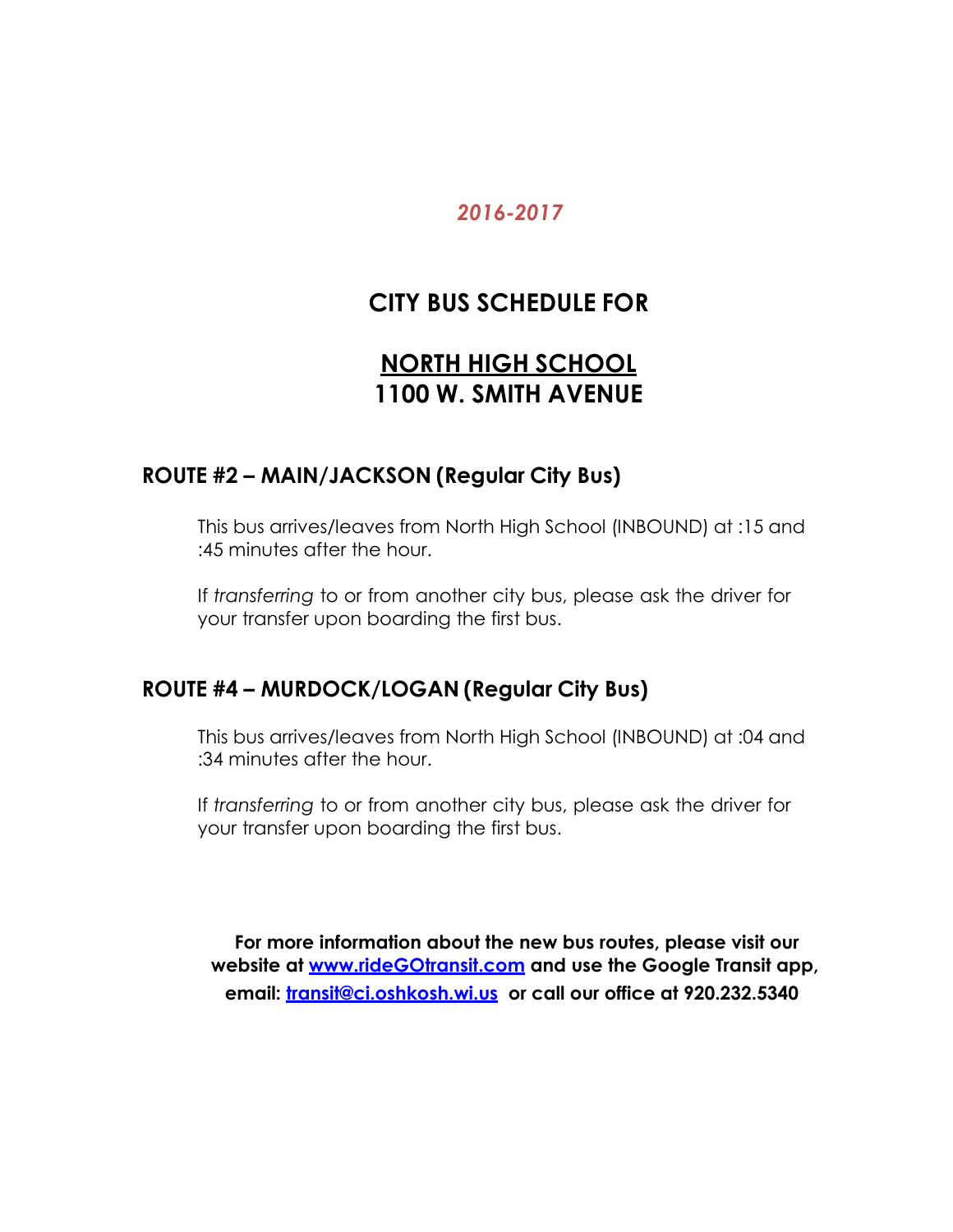

# **CITY BUS SCHEDULE FOR**

# **OAKLAWN SCHOOL 110 VIOLA AVENUE**

## **ROUTE #2 – MAIN/JACKSON (Regular City Bus)**

This bus arrives/leaves from the S.E. corner of Jackson Street and Linwood Avenue (OUTBOUND) at :40 and :10 minutes after the hour.

If *transferring* to or from another city bus, please ask the driver for your transfer upon boarding the first bus.

## **ROUTE #4 – MURDOCK/LOGAN (Regular City Bus)**

This bus arrives/leaves from S.W. corner of Linwood Avenue and Jackson Street (INBOUND) at :06 and :36 minutes after the hour.

If *transferring* to or from another city bus, please ask the driver for your transfer upon boarding the first bus.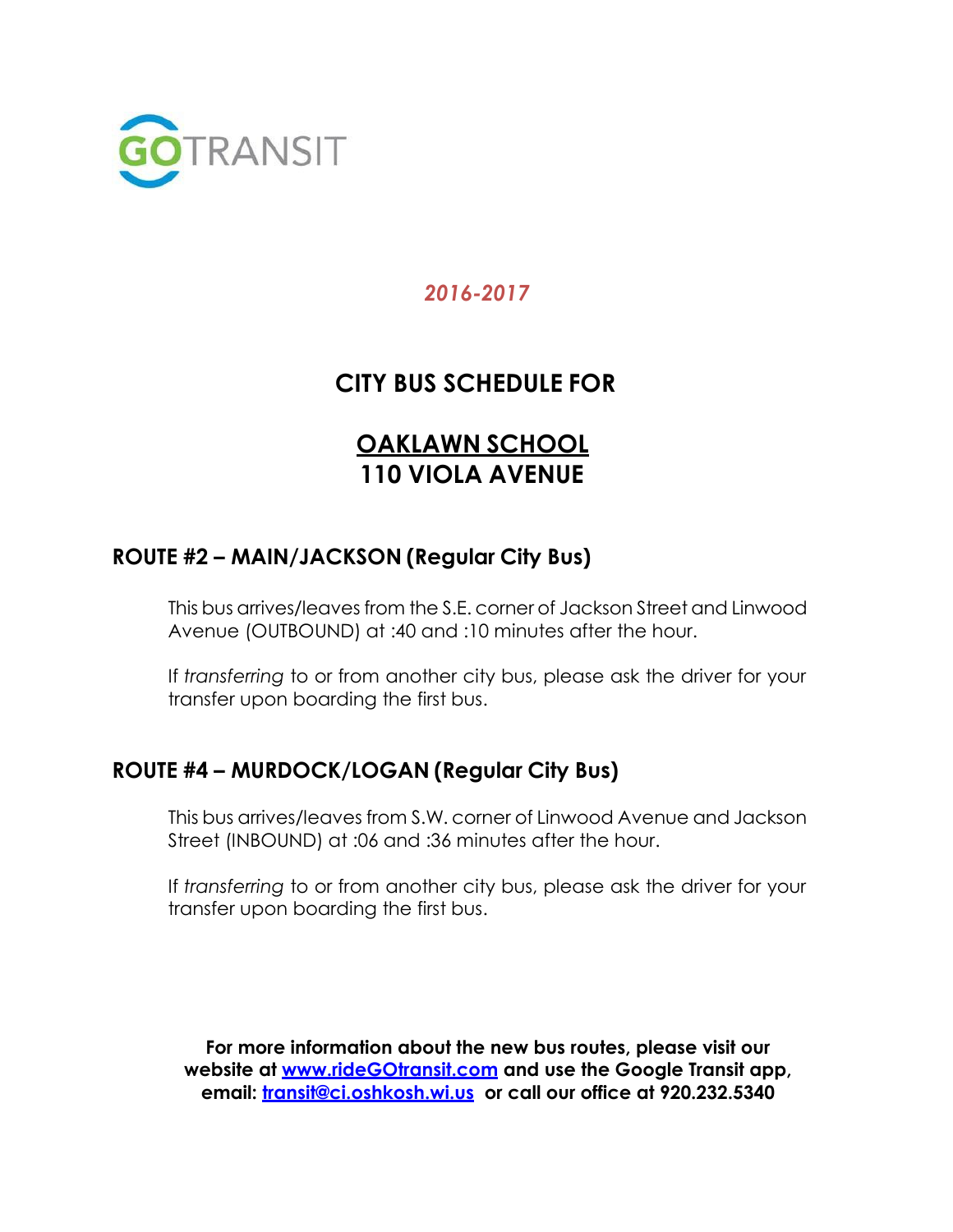

# **CITY BUS SCHEDULE FOR**

# **PERRY TIPLER SCHOOL 325 S EAGLE STREET**

## **ROUTE #6 – WITZEL/9TH (Regular City Bus)**

This bus arrives/leaves from the N.W. corner of Eagle Street and Witzel Avenue (OUTBOUND) at :08 and :38 minutes after the hour.

If *transferring* to or from another city bus, please ask the driver for your transfer upon boarding the first bus.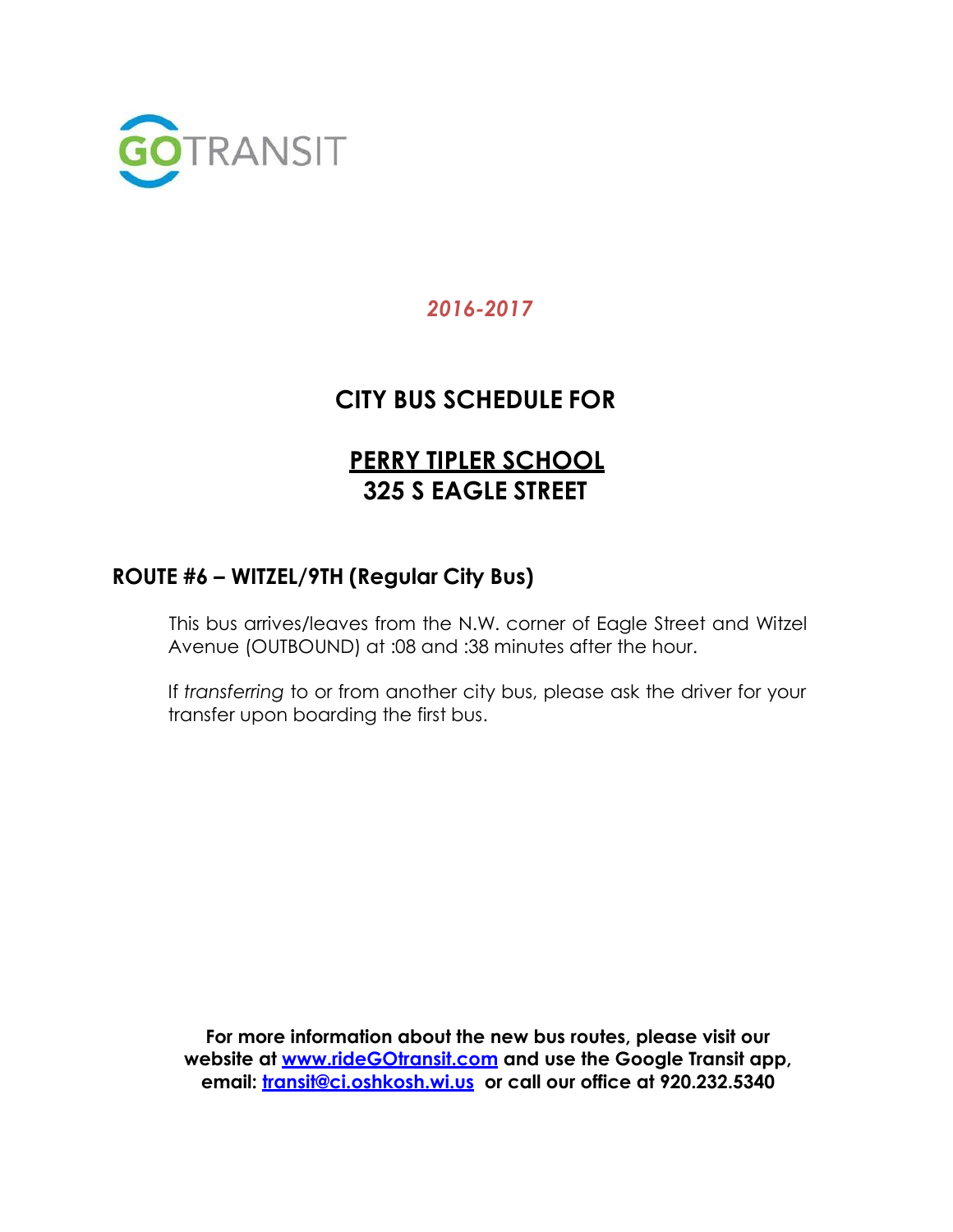

# **CITY BUS SCHEDULE FOR**

# **READ SCHOOL 1120 ALGOMA BOULEVARD**

## **ROUTE #3 – FVTC/NEW YORK (Regular City Bus)**

This bus arrives/leaves from the S.E. corner of Algoma Boulevard and New York Avenue (OUTBOUND) at :38 and :08 minutes after the hour.

If *transferring* to or from another city bus, please ask the driver for your transfer upon boarding the first bus.

## **ROUTE #5 – UWO/WESTOWNE (Regular City Bus)**

This bus arrives/leaves from the S.E. corner of Algoma Boulevard and New York Avenue (OUTBOUND) at :34 and :04 minutes after the hour.

If *transferring* to or from another city bus, please ask the driver for your transfer upon boarding the first bus.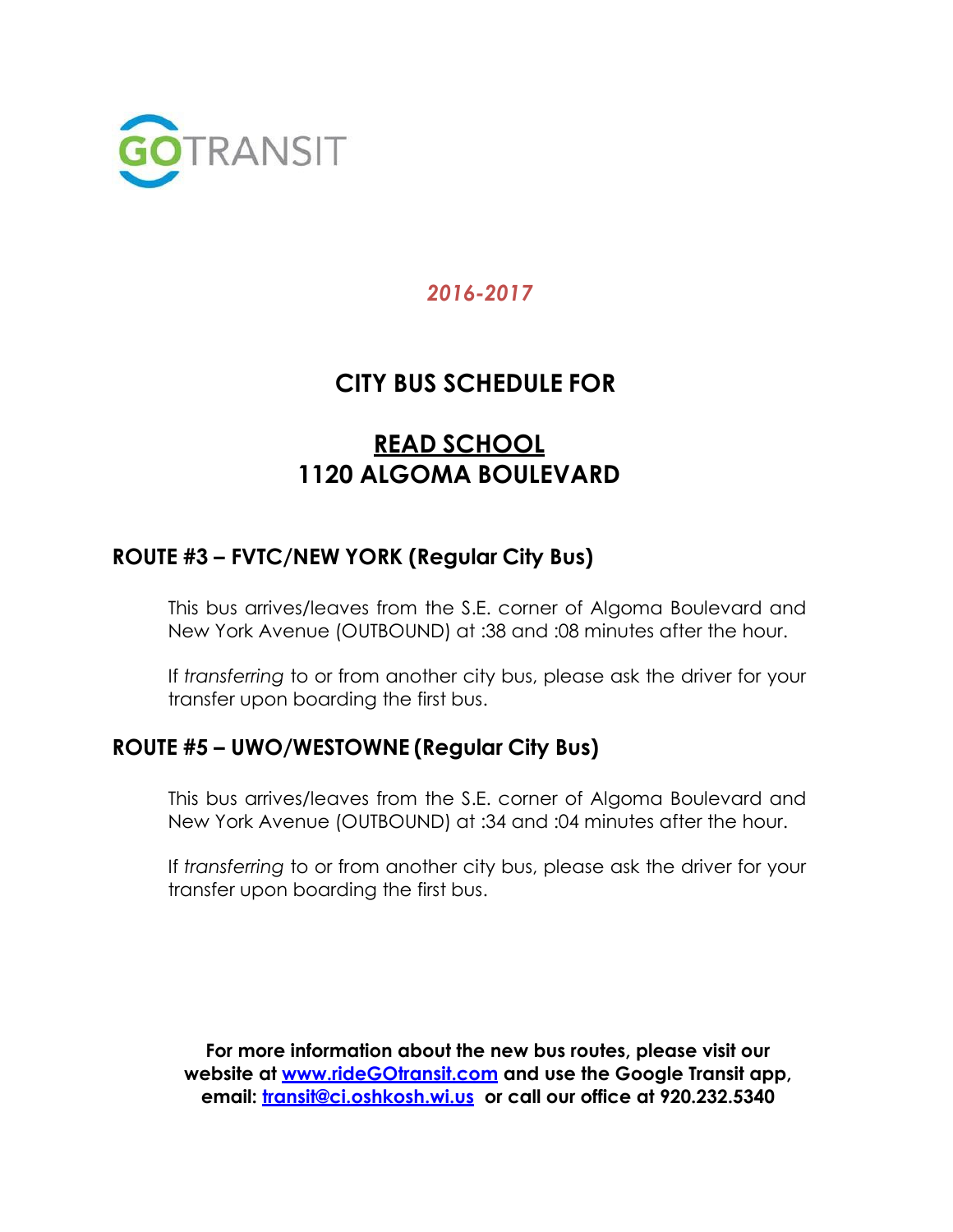

# **CITY BUS SCHEDULE FOR**

# **ROOSEVELT SCHOOL 910 N. SAWYER STREET**

## **ROUTE #3 – FVTC/UWO/LIBRARY (Regular City Bus)**

This bus arrives/leaves from the S.E. corner of Sawyer Street and Coolidge Avenue (OUTBOUND) at :08 and :38 minutes after the hour.

If *transferring* to or from another city bus, please ask the driver for your transfer upon boarding the first bus.

#### **ROUTE #5 – UWO/WESTOWNE (Regular City Bus)**

This bus arrives/leaves from the S.W. corner of Oshkosh Avenue and Sawyer Street (INBOUND) at :20 and :50 minutes after the hour.

If *transferring* to or from another city bus, please ask the driver for your transfer upon boarding the first bus.

#### **ROUTE #6 – WTIZEL/9TH (Regular City Bus)**

This bus arrives and leaves from the N.W. corner of Southland Avenue and Sawyer Street (OUTBOUND) at :35 and :05 minutes after the hour.

If *transferring* to or from another city bus, please ask the driver for your transfer upon boarding the first bus.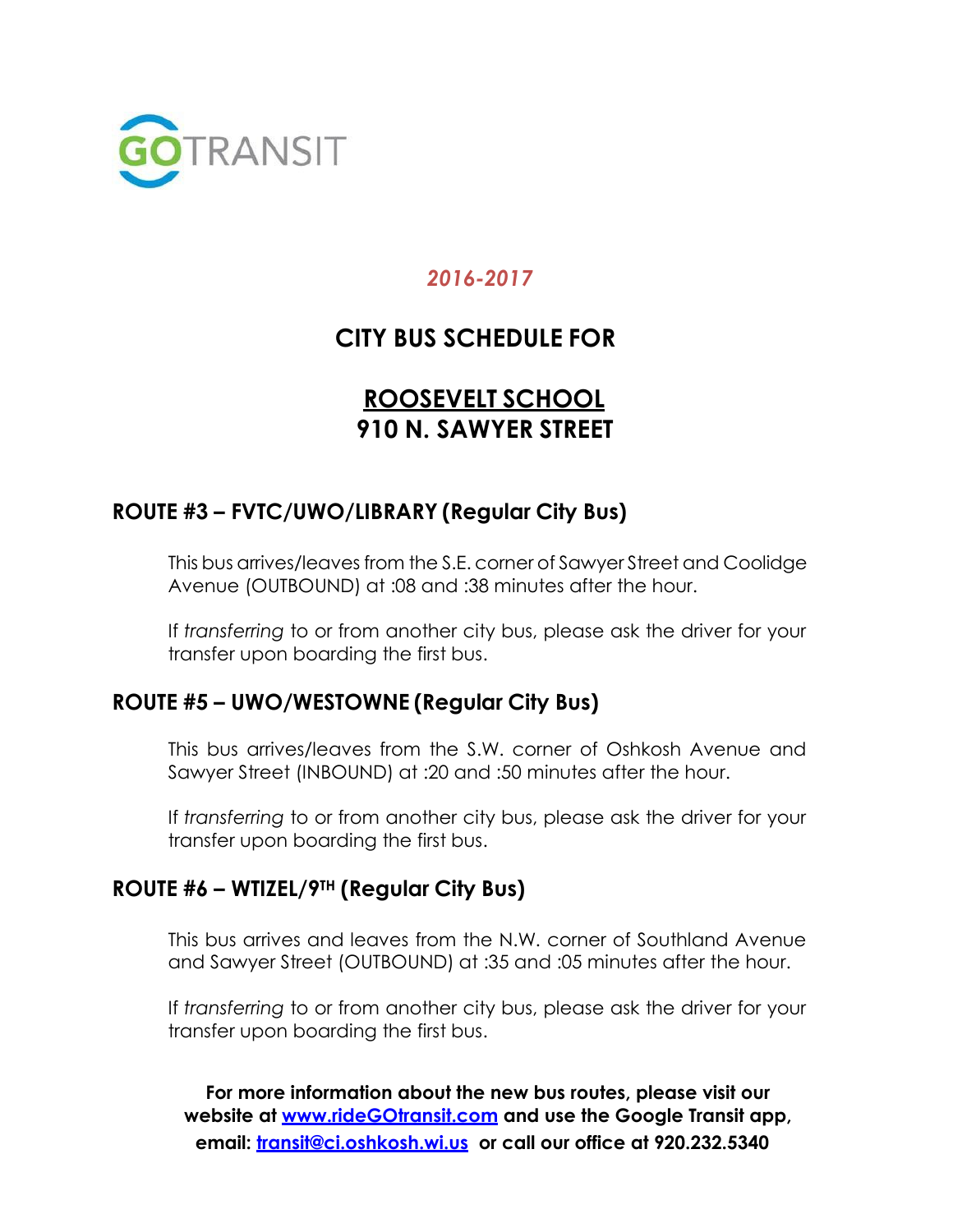

# **CITY BUS SCHEDULE FOR**

# **SMITH SCHOOL 1745 OREGON STREET**

## **ROUTE #8 – 20TH/SOUTH PARK (Regular City Bus)**

This bus arrives/leaves from the N.W. corner of Oregon Street and W 18th Avenue (OUTBOUND) at :34 and :04 minutes after the hour.

If *transferring* to or from another city bus, please ask the driver for your transfer upon boarding the first bus.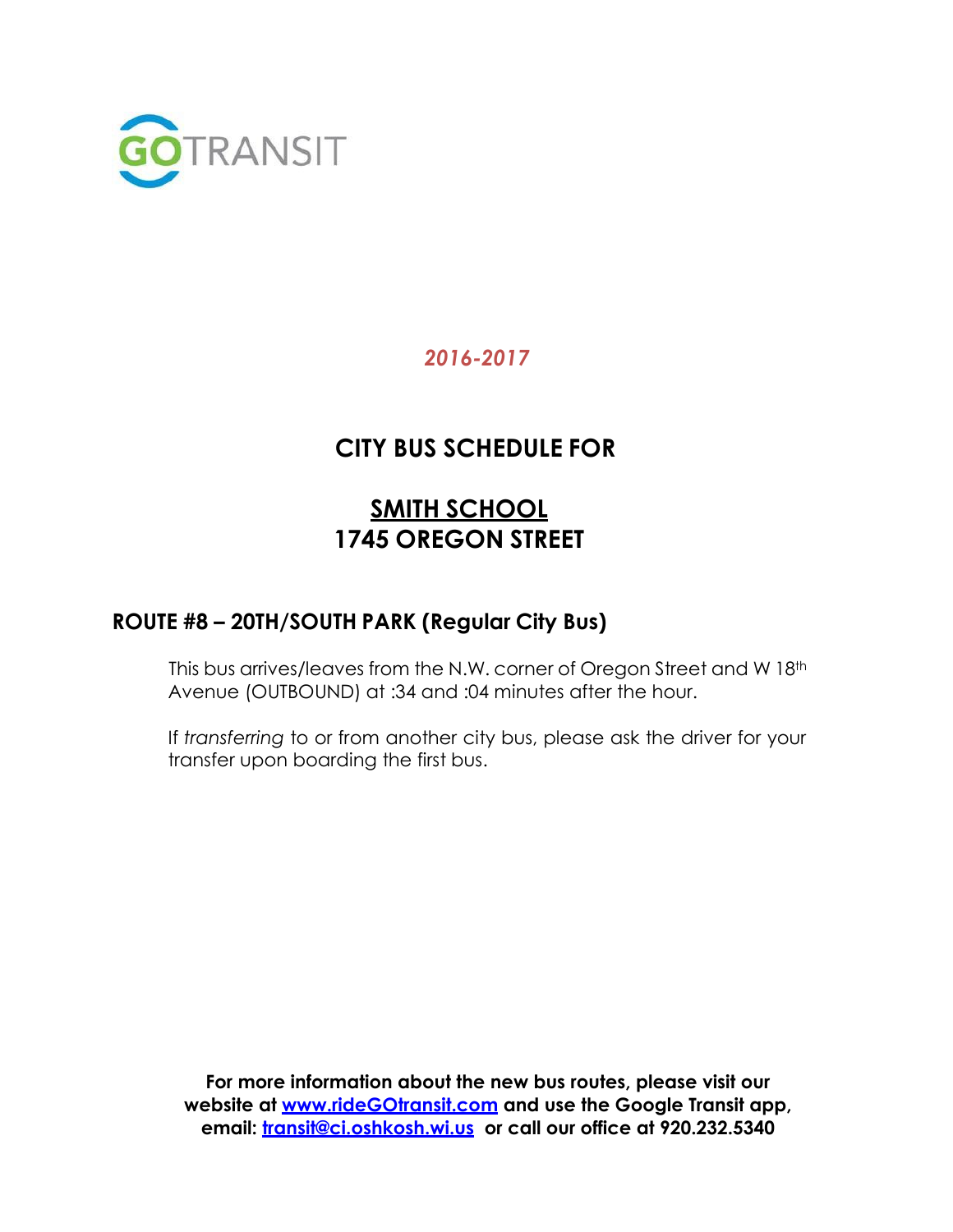

# **CITY BUS SCHEDULE FOR**

# **SOUTH PARK MIDDLE SCHOOL 1521 DELAWARE STREET**

## **ROUTE #8 – 20TH/SOUTH PARK (Regular City Bus)**

This bus arrives/leaves from the S.E. corner of South Park Avenue and Delaware Street (INBOUND) at :20 and :50 minutes after the hour.

If *transferring* to or from another city bus, please ask the driver for your transfer upon boarding the first bus.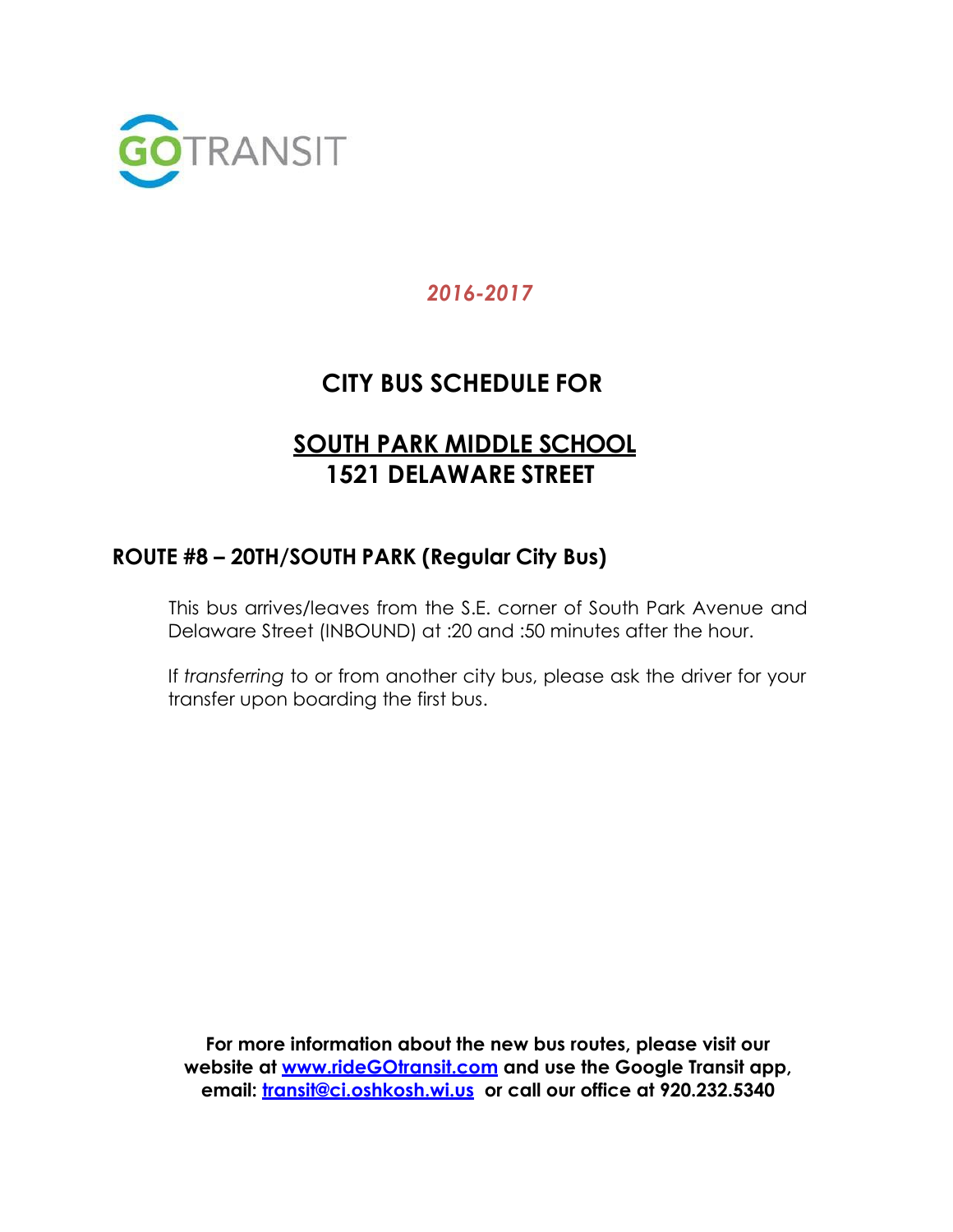

## **CITY BUS SCHEDULE FOR**

# **ST. ELIZABETH ANN SETON ELEMENTARY SCHOOL 1207 OREGON STREET**

## **ROUTE #8 – 20TH/SOUTH PARK (Regular City Bus)**

This bus arrives/leaves from the S.W. corner of South Park Avenue and Oregon Street (OUTBOUND) at :03 and :33 minutes after the hour.

If *transferring* to or from another city bus, please ask the driver for your transfer upon boarding the first bus.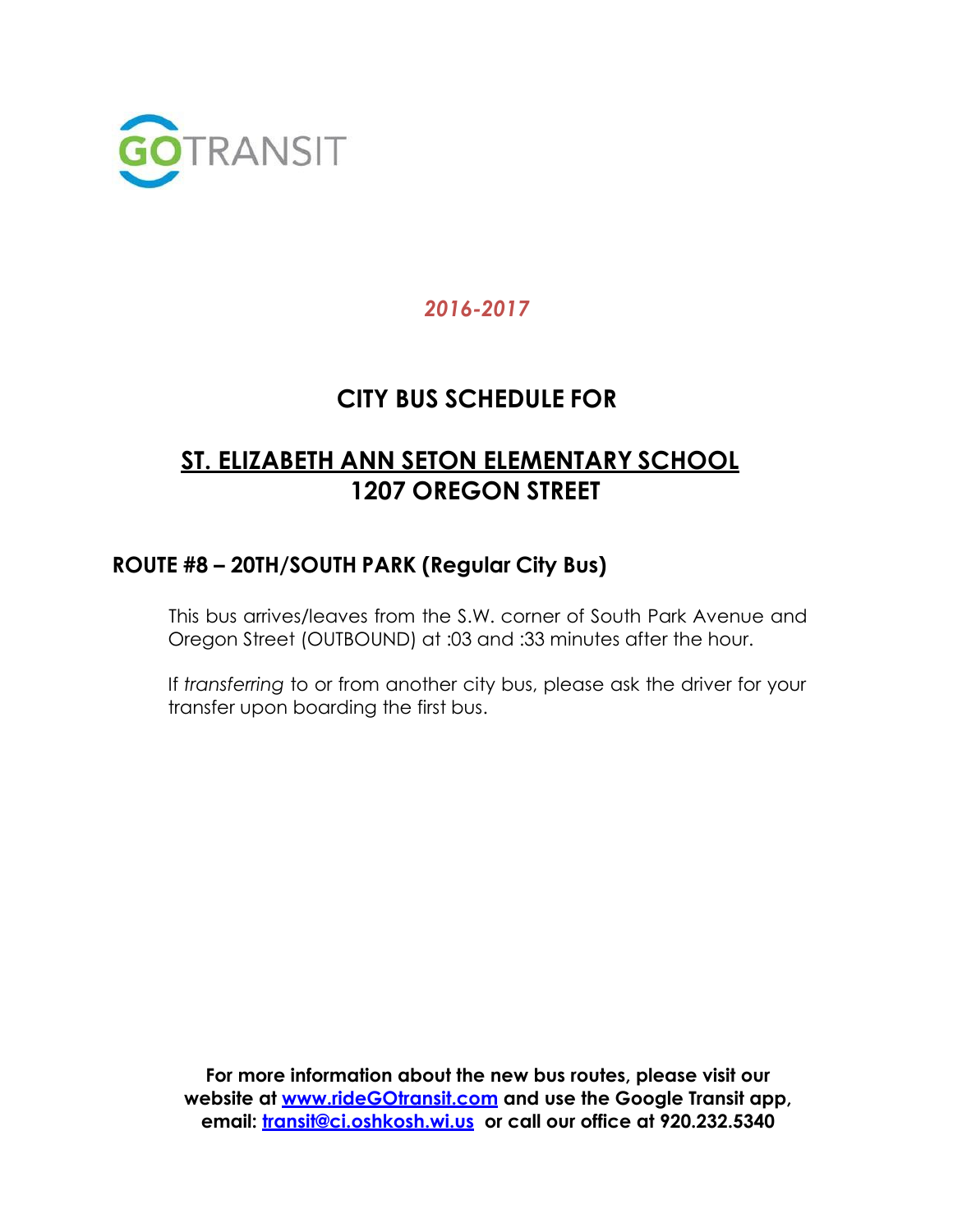

.

## *2016-2017*

# **CITY BUS SCHEDULE FOR**

# **ST. FRANCES CABRINI ELEMENTARY SCHOOL 619 MERRITT AVENUE**

## **ROUTE #1 – BOWEN/HAZEL (Regular City Bus)**

This bus arrives/leaves from the N.E. corner of Monroe Street and Merritt Avenue (OUTBOUND) at :04 and :34 minutes after the hour.

If *transferring* to or from another city bus, please ask the driver for your transfer upon boarding the first bus.

## **ROUTE #3 – FVTC/NEW YORK (Regular City Bus)**

This bus arrives/leaves from the N.W. corner of Monroe Street and Merritt Avenue (INBOUND) at :18 and :48 minutes after the hour.

If *transferring* to or from another city bus, please ask the driver for your transfer upon boarding the first bus.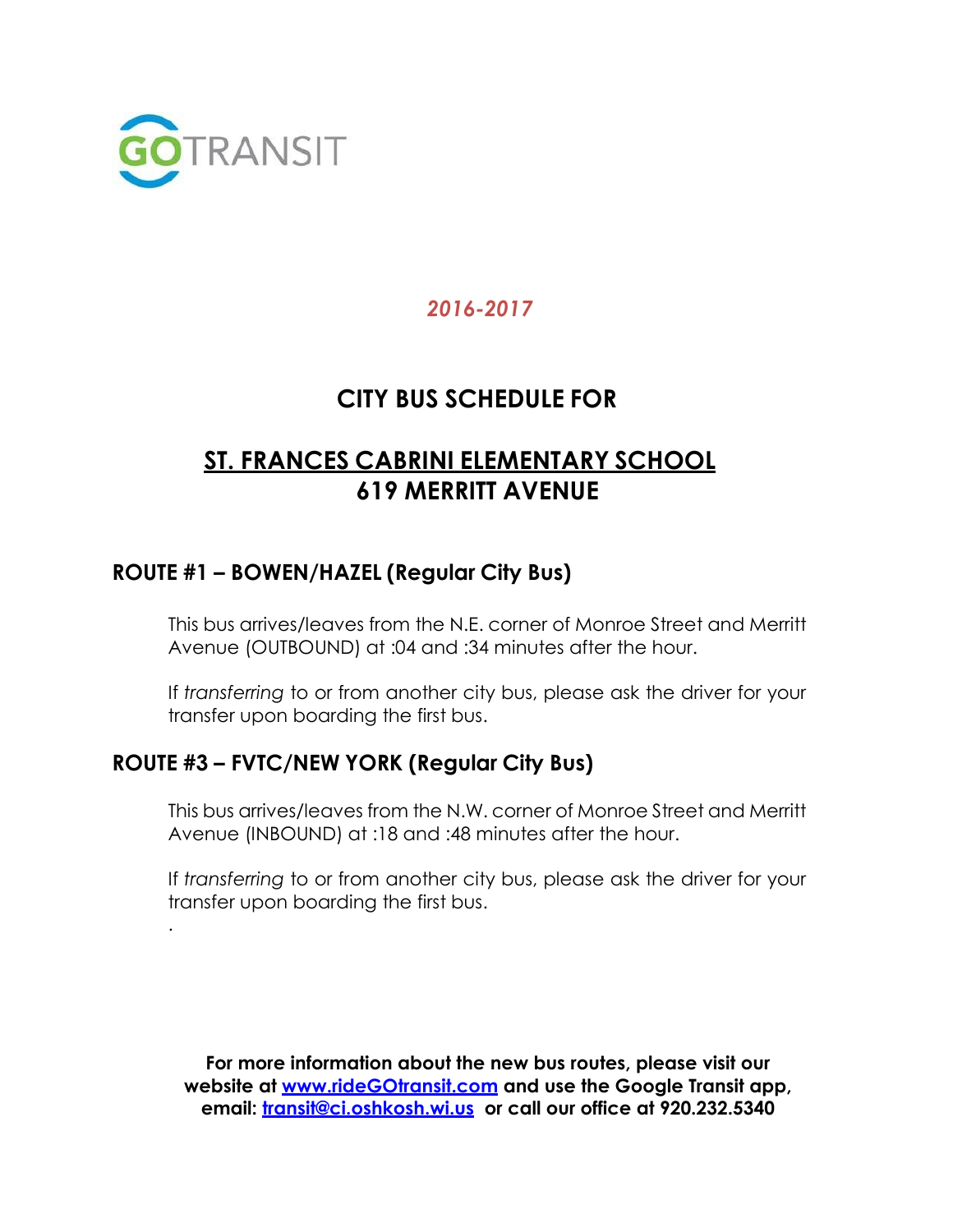

# **CITY BUS SCHEDULE FOR**

# **ST. JOHN NEUMANN MIDDLE SCHOOL 110 N. SAWYER STREET**

#### **ROUTE #6 – WITZEL/9TH (Regular City Bus)**

This bus arrives/leaves from the S.E. corner of Sawyer Street and Faust Avenue (OUTBOUND) at :05 and :35 minutes after the hour.

If *transferring* to or from another city bus, please ask the driver for your transfer upon boarding the first bus.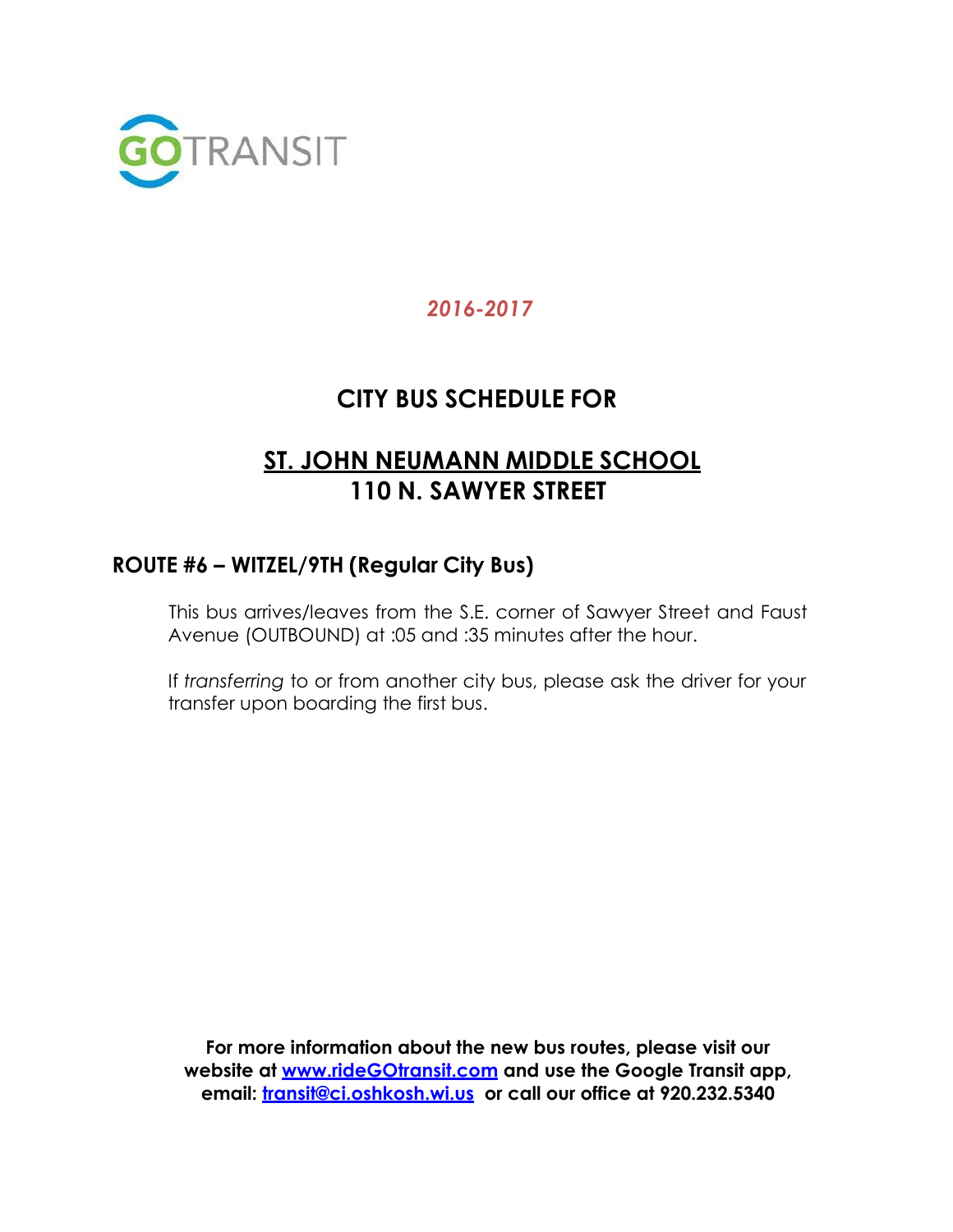

# **CITY BUS SCHEDULE FOR**

# **WASHINGTON SCHOOL 929 WINNEBAGO AVENUE**

#### **ROUTE #1 – BOWEN/HAZEL (Regular City Bus)**

This bus arrives/leaves from the N.E. corner of Rosalia Street and Winnebago Avenue (INBOUND) at :21 and :51 minutes after the hour.

If *transferring* to or from another city bus, please ask the driver for your transfer upon boarding the first bus.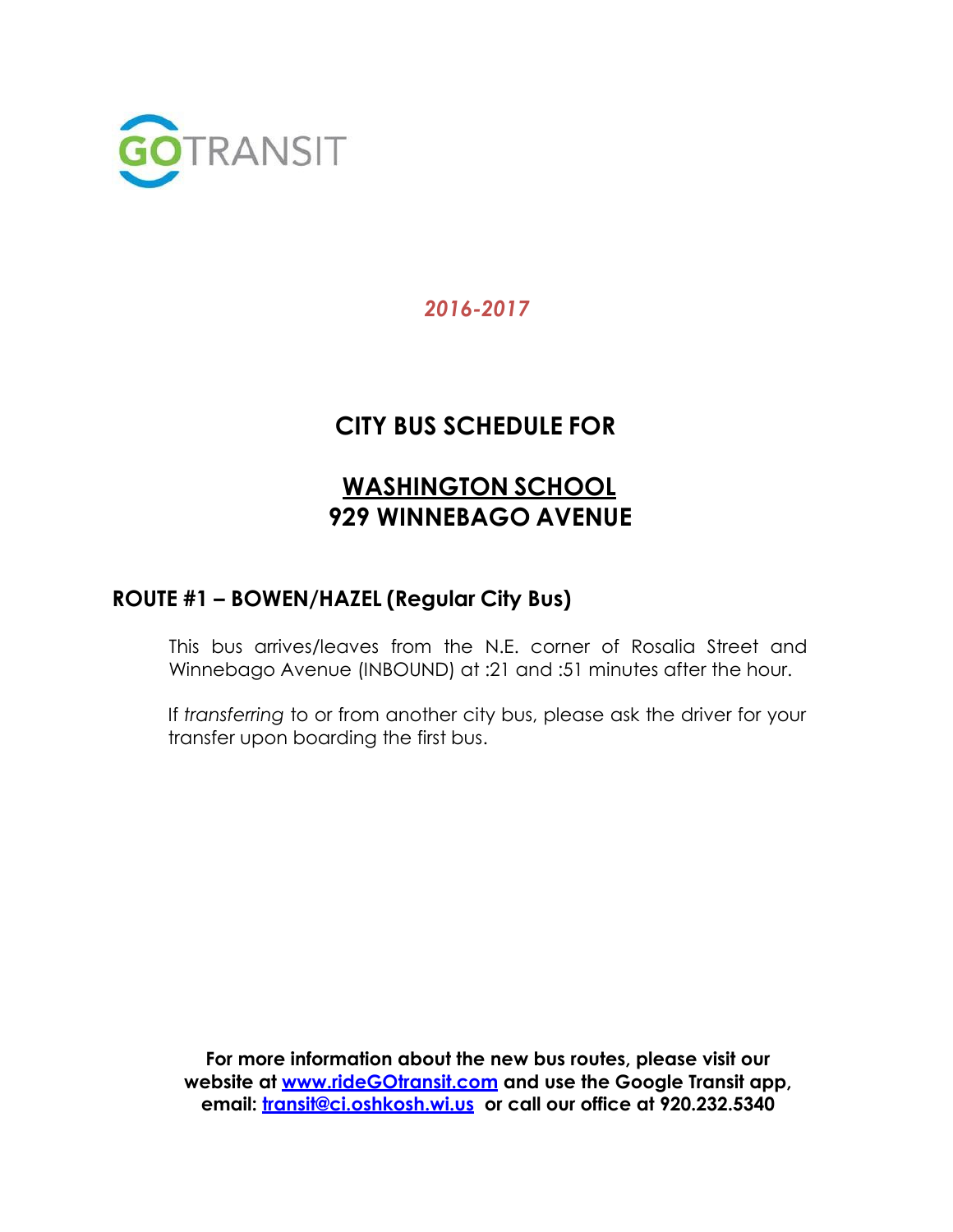

## **CITY BUS SCHEDULE FOR**

# **WEBSTER STANLEY ELEMENTARY & MIDDLE SCHOOLS 915 HAZEL STREET**

## **ROUTE #1 – BOWEN/HAZEL (Regular City Bus)**

This bus arrives/leaves from the N.W. corner of Hazel Street and Siewert Trail (INBOUND) at :19 and :49 minutes after the hour.

This bus arrives/leaves from the S.E. corner of Bowen Street and Melvin Avenue (OUTBOUND) at :36 and ::06 minutes after the hour.

If *transferring* to or from another city bus, please ask the driver for your transfer upon boarding the first bus.

#### **ROUTE #3 - FVTC/NEW YORK (Regular City Bus)**

This bus arrives/leaves from the S.E. corner of Bowen Street and Melvin Avenue (INBOUND) at :15 and :45 minutes after the hour.